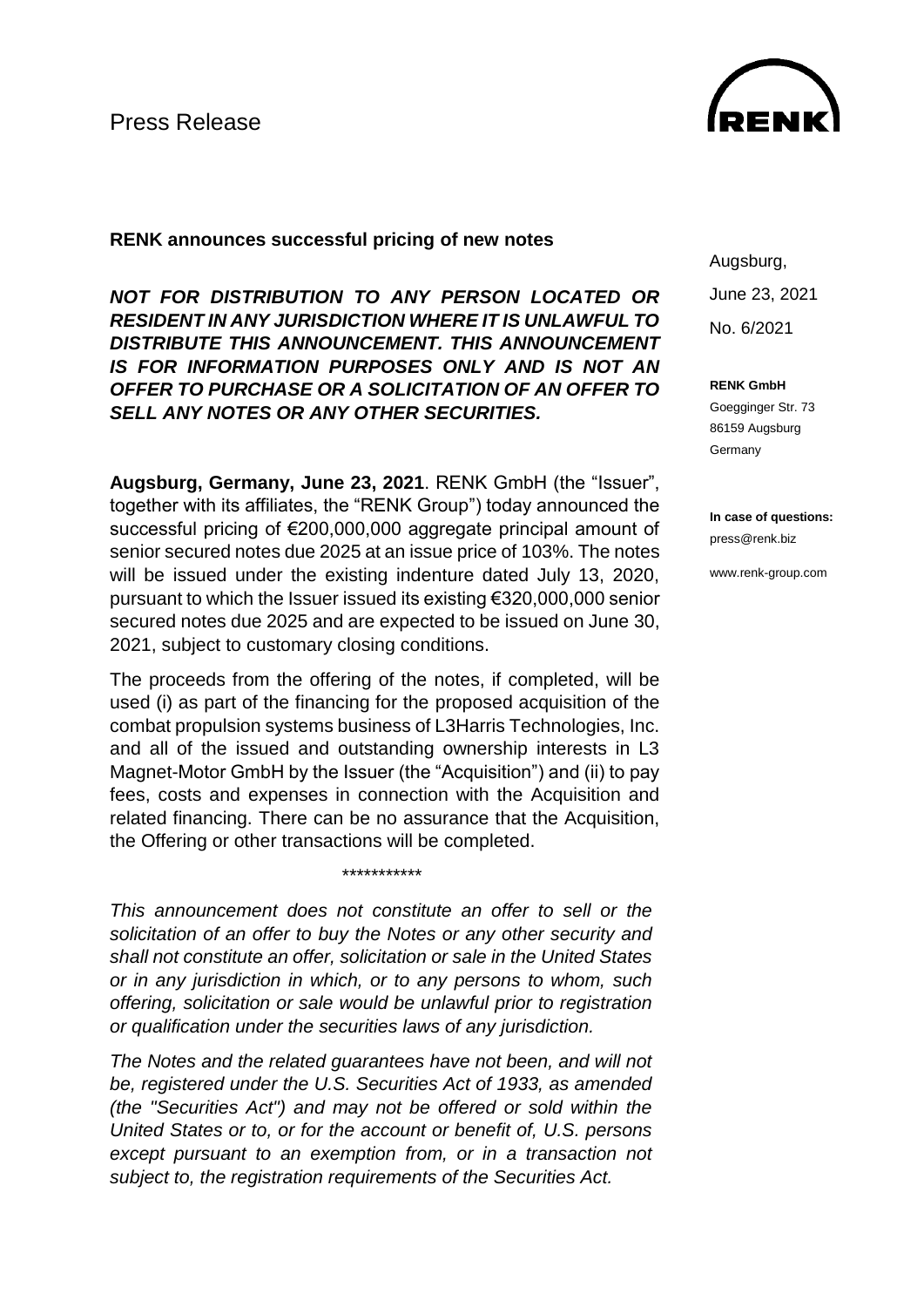Press Release No. 6 **RENK GmbH**

*This announcement may include projections and other "forwardlooking" statements within the meaning of applicable securities laws. Any such projections or statements reflect the current views of the RENK Group about future events and financial performance. The use of any of the words "expect," "anticipate," "continue," "will," "project," "should," "believe," "plans," "intends" and similar expressions are intended to identify forward-looking information or statements. Although the RENK Group believes that the expectations and assumptions on which such forward-looking statements and information are reasonable, undue reliance should not be placed on the forward-looking statements and information because the RENK Group can give no assurance that such statements and information will prove to be correct. Since forwardlooking statements and information address future events and conditions, by their very nature they involve inherent risks and uncertainties.*

*The forward-looking statements and information contained in this announcement are made as of the date hereof and the RENK Group undertakes no obligation to update publicly or revise any forward-looking statements or information, whether as a result of new information, future events or otherwise, unless so required by applicable securities laws. Within the United Kingdom, this announcement is directed only at persons having professional experience in matters relating to investments who fall within the definition of "investment professionals" in Article 19(5) of the Financial Services and Markets Act 2000 (Financial Promotion) Order 2005 ("relevant persons"). The investment or investment activity to which this announcement relates is only available to and will only be engaged in with relevant persons and persons who receive this announcement who are not relevant persons should not rely or act upon it.*

*Manufacturer target market (MiFID II product governance; UK MiFIR product governance) is eligible counterparties and professional clients only (all distribution channels). No PRIIPs or UK PRIIPs key information document (KID) has been prepared as not available to retail investors in EEA or the United Kingdom, respectively.*